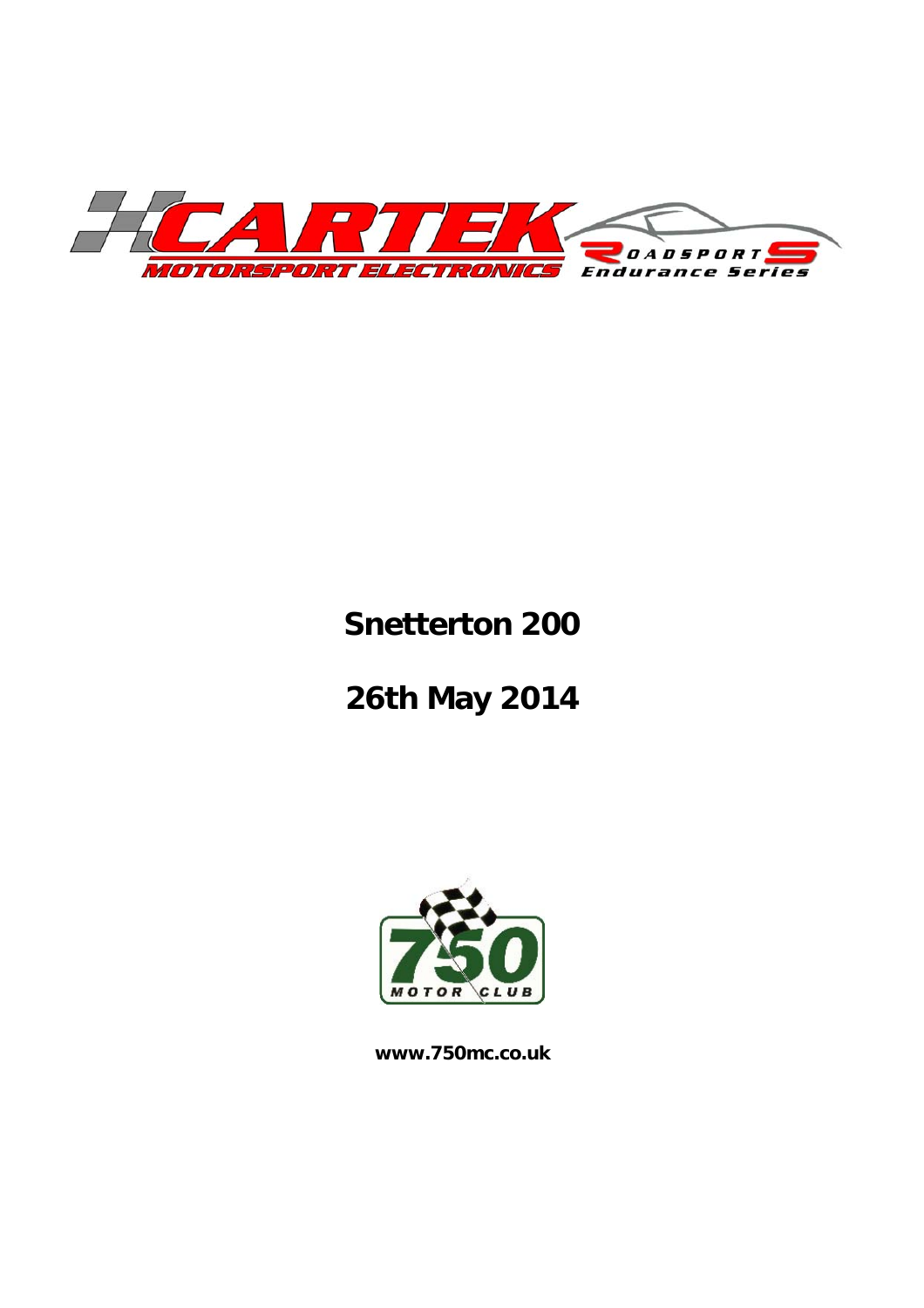

#### **Qualifying 6**

| <b>PI</b>    | No           | <b>CI</b> | <b>Name</b>                       | Car                    | Laps | Time on Lap |    | <b>Behind</b> | <b>MPH</b> |  |
|--------------|--------------|-----------|-----------------------------------|------------------------|------|-------------|----|---------------|------------|--|
| 1            | $\mathbf{2}$ | A         | <b>Gary GOODYEAR</b>              | <b>Lotus Exige</b>     | 14   | 1:24.06     | 14 |               | 85.65      |  |
| $\mathbf{2}$ | 99           | A         | <b>JM LITTMAN</b>                 | Porsche 986 Boxter     | 11   | 1:24.24     | 10 | 0.18          | 85.47      |  |
| 3            | 1            | A         | <b>Rob HORSFIELD</b>              | Toyota MR2 Turbo       | 13   | 1:26.65     | 10 | 2.59          | 83.09      |  |
| 4            | 11           | A         | <b>Allan GIBSON</b>               | <b>Lotus Exige</b>     | 13   | 1:29.34     | 12 | 5.28          | 80.59      |  |
| 5            | 46           | в         | Rebecca JACKSON                   | <b>Porsche Boxster</b> | 12   | 1:29.36     | 11 | 5.30          | 80.57      |  |
| 6            | 50           | в         | <b>Steve HEWSON/Robert GILHAM</b> | Porsche 924S           | 13   | 1:29.52     | 11 | 5.46          | 80.43      |  |
| 7            | 68           | A         | <b>Lloyd CHAFER</b>               | <b>BMW M3</b>          | 10   | 1:30.18     | 9  | 6.12          | 79.84      |  |
| 8            | 61           | C         | <b>Steven ANDREW/John ROBERTS</b> | Mazda MX5              | 12   | 1:30.74     | 9  | 6.68          | 79.35      |  |
| 9            | 20           | А         | <b>David SHARP/Tina COOPER</b>    | <b>Lotus Elise</b>     | 12   | 1:31.63     | 5  | 7.57          | 78.58      |  |
| 10           | 77           | C         | <b>John WILSON</b>                | Toyota MR2             | 13   | 1:31.71     | 5  | 7.65          | 78.51      |  |
| 11           | 130          | C         | Darren ALDWORTH                   | Toyota MR2 Mk2         | 13   | 1:31.72     | 13 | 7.66          | 78.50      |  |
| 12           | 23           | в         | <b>Jason RISHOVER</b>             | Porsche 944            | 13   | 1:31.76     | 13 | 7.70          | 78.47      |  |
| 13           | 51           | в         | <b>Colin HALLS</b>                | Toyota MR2             | 8    | 1:31.77     | 5  | 7.71          | 78.46      |  |
| 14           | 44           | C         | <b>Wayne LEWIS</b>                | Toyota MR2 Mk2         | 11   | 1:31.81     | 6  | 7.75          | 78.42      |  |
| 15           | 7            | C         | <b>Ben ROWE</b>                   | Toyota MR2 Mk2         | 7    | 1:32.30     | 6  | 8.24          | 78.01      |  |
| 16           | 39           | C         | <b>John SADLER/Gail HILL</b>      | Porsche 944            | 12   | 1:32.55     | 10 | 8.49          | 77.80      |  |
| 17           | 28           | в         | <b>Sean HURLEY</b>                | Toyota MR2 GT          | 12   | 1:33.51     | 6  | 9.45          | 77.00      |  |
| 18           | 92           | C         | <b>Dan HOLMES</b>                 | Toyota MR2 Mk2         | 13   | 1:34.07     | 9  | 10.01         | 76.54      |  |
| 19           | 49           | C         | <b>David ROWE</b>                 | Toyota MR2 Mk2         | 12   | 1:36.51     | 3  | 12.45         | 74.60      |  |
| 20           | 30           | C         | Amy HOUGHAM/George HOUGHAM        | Toyota MR2 Mk2         | 12   | 1:37.56     | 3  | 13.50         | 73.80      |  |
| 21           | 6            | C         | <b>Peter GEAKE/John HEWAT</b>     | <b>MGF</b>             | 11   | 1:38.55     | 4  | 14.49         | 73.06      |  |
|              |              |           |                                   |                        |      |             |    |               |            |  |

#### **Not-Seen**

**272 C** Stuart PLACE BMW E36 Compact 318Ti

**Weather / Track: Bright / Dry**

**Start Time : 10:42 Snetterton 200 26 May 14 11:05**

**Clerk of Course : Time Issued : Chief Timekeeper : Terry Stevens**

**THESE RESULTS REMAIN PROVISIONAL FOR A MINIMUM OF 30 MINUTES FROM THE TIME OF ISSUE AND UNTIL ALL JUDICIAL AND TECHNICAL MATTERS HAVE BEEN SETTLED.**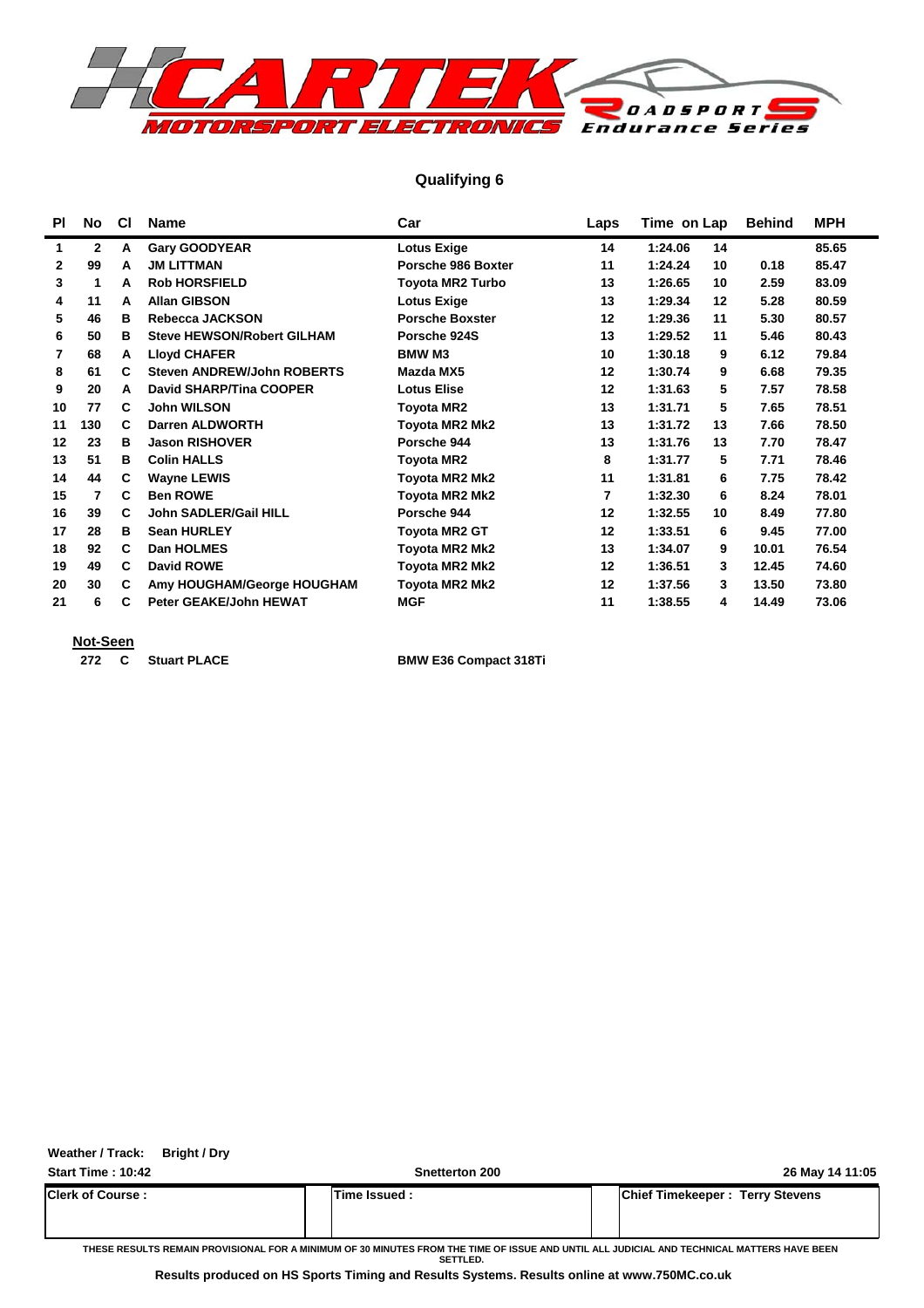## **Cartek Roadsports Series**

### **LAP TIMES - Qualifying 6**

| $\mathbf 1$    |                             | <b>Rob HORSFIELD</b>                                                                                                                           |                                   |                                                  |                                             |                |                            |                                    |                                                                        |                           |                            |
|----------------|-----------------------------|------------------------------------------------------------------------------------------------------------------------------------------------|-----------------------------------|--------------------------------------------------|---------------------------------------------|----------------|----------------------------|------------------------------------|------------------------------------------------------------------------|---------------------------|----------------------------|
|                | Lap<br>$1 \quad \Box$<br>11 | $\sim$ 1<br>1:39.62<br>1:28.37                                                                                                                 | 1:32.99<br>1:26.84                | $2 \t 3$<br>1:30.76<br>1:26.80                   | $\overline{\mathbf{4}}$<br>1:29.20          | 1:27.64        | $5 \t\t 6 \t\t 7$          | 2:32.47  1:31.52                   | 8<br>1:28.43                                                           | 9<br>1:27.83              | 10<br>1:26.65              |
| $\overline{2}$ |                             | <b>Gary GOODYEAR</b>                                                                                                                           |                                   |                                                  |                                             |                |                            |                                    |                                                                        |                           |                            |
|                | Lap                         | $\sim$ 1<br>11   1:31.55                                                                                                                       | $2^{\circ}$<br>1:28.00<br>1:31.02 | $\overline{\phantom{a}}$ 3<br>1:26.56<br>1:24.45 | $\overline{4}$<br>1:24.06                   | 5 <sub>1</sub> | 6                          | $\overline{7}$<br>1:25.42  1:24.96 | 8<br>1:31.88                                                           | $\overline{9}$<br>1:26.81 | 10<br>1:26.23              |
| 6              |                             | <b>Peter GEAKE</b>                                                                                                                             |                                   |                                                  |                                             |                |                            |                                    |                                                                        |                           |                            |
|                | Lap<br>11                   | $\sim$ 1<br>1:43.22                                                                                                                            | $2^{\circ}$<br>1:40.79            | $\overline{\mathbf{3}}$<br>1:41.90               | $\overline{\mathbf{4}}$<br>1:38.55          | 3:03.78        | $5 \t\t 6 \t\t 7$          |                                    | 8<br>1:42.52                                                           | 9<br>1:43.23              | $\overline{10}$<br>1:42.78 |
| $\overline{7}$ |                             | <b>Ben ROWE</b>                                                                                                                                |                                   |                                                  |                                             |                |                            |                                    |                                                                        |                           |                            |
|                | Lap                         | $\sim$ 1                                                                                                                                       | $2^{\circ}$                       | 3 <sup>1</sup><br>1:37.68  1:36.09               | $\overline{\mathbf{4}}$<br>1:34.98  1:33.09 | $5 -$          | 6<br>1:32.30               | $\mathbf{7}$<br>1:33.82            | 8                                                                      | 9                         | 10                         |
| 11             |                             | <b>Allan GIBSON</b>                                                                                                                            |                                   |                                                  |                                             |                |                            |                                    |                                                                        |                           |                            |
|                | Lap<br>11                   | $\sim$ 1<br>1:30.08                                                                                                                            | 1:33.90<br>1:29.34                | $2 \t 3$<br>1:37.71<br>1:29.50                   | $\overline{4}$                              | 5 <sub>1</sub> | $6 \qquad \qquad 7$        |                                    | 8<br>1:34.45                                                           | $9^{\circ}$<br>1:31.01    | 10<br>1:32.12              |
| 20             |                             | <b>David SHARP</b>                                                                                                                             |                                   |                                                  |                                             |                |                            |                                    |                                                                        |                           |                            |
|                | Lap<br>11                   | $\sim$ 1<br>1 1:41.34<br>1:35.07                                                                                                               | 1:34.38<br>1:35.99                | $2 \t 3$                                         | $\overline{4}$<br>1:34.07  1:31.68  1:31.63 |                | $5 \t\t 6 \t\t 7$          | 3:36.59  1:43.71                   | 8<br>1:39.60                                                           | 9<br>1:34.83              | $\overline{10}$<br>1:34.41 |
| 23             |                             | <b>Jason RISHOVER</b>                                                                                                                          |                                   |                                                  |                                             |                |                            |                                    |                                                                        |                           |                            |
|                | Lap<br>11                   | $\sim$ $\sim$ $\sim$ $\sim$ $\sim$<br>1 1:41.57<br>1:33.76                                                                                     | $2^{\circ}$<br>1:38.24<br>1:31.94 | 3 <sup>1</sup><br>1:37.40<br>1:31.76             | $\overline{4}$                              | 5 <sub>1</sub> | $\overline{\phantom{a}}$ 6 | $\mathbf{7}$                       | 8<br>1:33.79                                                           | $9^{\circ}$<br>1:35.03    | 10<br>1:37.63              |
| 28             |                             | <b>Sean HURLEY</b>                                                                                                                             |                                   |                                                  |                                             |                |                            |                                    |                                                                        |                           |                            |
|                | Lap                         | $1 \t 2 \t 3$<br>1   1:42.48   1:35.69   1:36.43   2:30.63   1:38.22   1:33.51   2:28.54   1:37.96   1:34.57   1:37.16<br>11  1:34.82  1:34.05 |                                   |                                                  |                                             |                | 4 5 6 7                    |                                    |                                                                        | 9                         | 10                         |
| 30             |                             | <b>Amy HOUGHAM</b>                                                                                                                             |                                   |                                                  |                                             |                |                            |                                    |                                                                        |                           |                            |
|                | Lap                         | 1 2 3 4 5 6 7 8 9 10<br>1   1:41.46<br>11  1:40.90  1:40.73                                                                                    | 1:38.95                           |                                                  |                                             |                |                            |                                    | 1:37.56  1:37.59  2:45.81  1:46.34  1:44.64  1:39.21  1:50.95  1:39.35 |                           |                            |
| 39             |                             | <b>John SADLER</b>                                                                                                                             |                                   |                                                  |                                             |                |                            |                                    |                                                                        |                           |                            |
|                | Lap<br>11                   | $1 \t 2 \t 3$<br>1   1:49.07   1:41.97   1:40.67   1:37.73   1:37.09   3:23.33   1:43.05   1:36.92   1:33.62   1:32.55<br>1:32.89              | 1:33.67                           |                                                  |                                             |                | 4 5 6 7                    |                                    |                                                                        | 9<br>$8 - 1$              | $\overline{10}$            |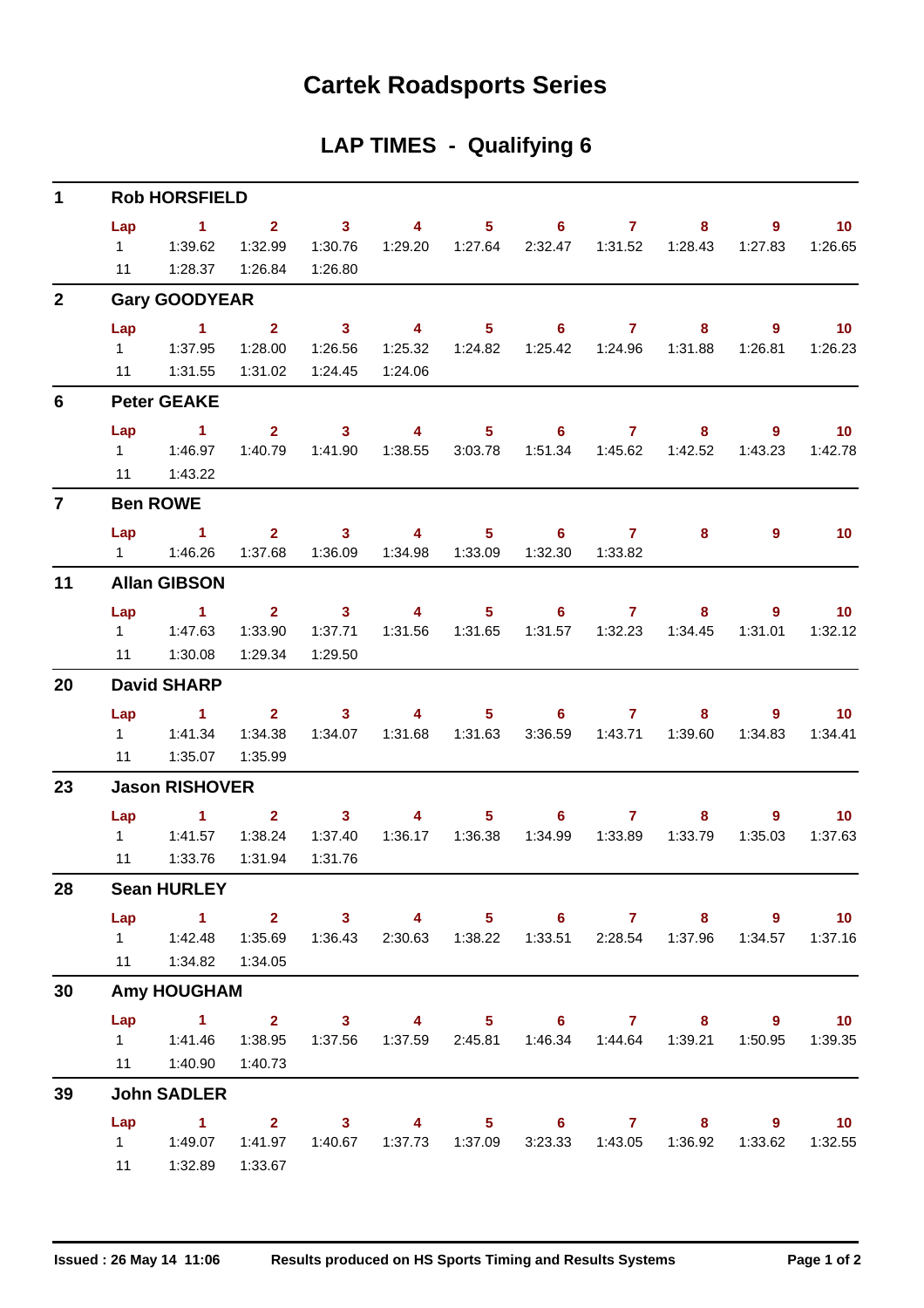| 44  |                             | <b>Wayne LEWIS</b>                                                                                                                                                                                        |                                      |                                               |                                    |                           |                                       |                              |                                                                                                       |                           |                            |
|-----|-----------------------------|-----------------------------------------------------------------------------------------------------------------------------------------------------------------------------------------------------------|--------------------------------------|-----------------------------------------------|------------------------------------|---------------------------|---------------------------------------|------------------------------|-------------------------------------------------------------------------------------------------------|---------------------------|----------------------------|
|     | Lap<br>$1 \quad \Box$<br>11 | $\sim$ 1<br>1:40.61<br>1:32.60                                                                                                                                                                            | $\overline{\mathbf{2}}$<br>1:35.73   | $\overline{\mathbf{3}}$<br>1:36.26            | $\overline{\mathbf{4}}$<br>1:34.26 | $5 -$<br>1:32.55          | $\overline{\phantom{a}}$ 6<br>1:31.81 | $\overline{7}$<br>1:31.99    | 8<br>2:33.34                                                                                          | $9^{\circ}$<br>1:34.41    | 10<br>1:33.24              |
| 46  |                             | <b>Rebecca JACKSON</b>                                                                                                                                                                                    |                                      |                                               |                                    |                           |                                       |                              |                                                                                                       |                           |                            |
|     | Lap<br>$1 \quad$            | $\sim$ 1<br>1:50.62<br>11  1:29.36                                                                                                                                                                        | $\mathbf{2}$<br>1:44.73<br>1:29.72   | 3 <sup>7</sup><br>1:38.76                     | $\overline{4}$<br>2:49.77          | 5 <sub>1</sub><br>1:41.65 | 6<br>1:33.21                          | $\overline{7}$<br>1:32.17    | 8<br>1:32.91                                                                                          | $\overline{9}$<br>1:31.82 | 10<br>1:30.70              |
| 49  |                             | <b>David ROWE</b>                                                                                                                                                                                         |                                      |                                               |                                    |                           |                                       |                              |                                                                                                       |                           |                            |
|     | Lap<br>$1 \quad \Box$<br>11 | $\sim$ 1<br>1:46.54<br>2:53.28                                                                                                                                                                            | $\mathbf{2}$<br>1:38.09<br>1:46.77   | $\overline{\mathbf{3}}$<br>1:36.51            | $\overline{4}$<br>1:37.12          | 5 <sub>1</sub><br>1:38.29 |                                       | 67                           | 8<br>1:40.81                                                                                          | $9^{\circ}$<br>1:36.58    | 10<br>1:38.93              |
| 50  |                             | <b>Steve HEWSON</b>                                                                                                                                                                                       |                                      |                                               |                                    |                           |                                       |                              |                                                                                                       |                           |                            |
|     | Lap<br>$1 \quad$            | $\sim$ 1<br>1:36.45<br>11   1:29.52                                                                                                                                                                       | $2^{\circ}$<br>1:30.32<br>1:30.48    | $\overline{\mathbf{3}}$<br>1:29.94<br>1:30.12 | $\overline{4}$<br>1:29.89          | 5 <sub>1</sub><br>2:46.42 | $6 -$<br>1:40.04                      | $\mathbf{7}$<br>1:31.76      | 8<br>1:31.27                                                                                          | $9^{\circ}$<br>1:30.88    | 10 <sub>1</sub><br>1:29.85 |
| 51  |                             | <b>Colin HALLS</b>                                                                                                                                                                                        |                                      |                                               |                                    |                           |                                       |                              |                                                                                                       |                           |                            |
|     | Lap<br>$1 \quad \Box$       | $\sim$ 1<br>1:56.80                                                                                                                                                                                       | 1:37.95                              | $2 \t 3 \t 4$<br>1:32.58                      | 1:33.13                            | 1:31.77                   | 1:32.49                               | $5 \t\t 6 \t\t 7$<br>1:32.17 | 8<br>2:05.95                                                                                          | $9^{\circ}$               | 10                         |
| 61  |                             | <b>Steven ANDREW</b>                                                                                                                                                                                      |                                      |                                               |                                    |                           |                                       |                              |                                                                                                       |                           |                            |
|     | Lap<br>$1 \quad$<br>11      | $\sim$ 1<br>1:41.90<br>1:30.84                                                                                                                                                                            | $\overline{2}$<br>1:37.06<br>1:31.73 | 3 <sup>1</sup><br>1:36.61                     | $\overline{4}$<br>1:34.00          | 4:00.90                   | $5^{\circ}$<br>$6 -$<br>1:38.89       | $\mathbf{7}$<br>1:32.77      | 8<br>1:31.30                                                                                          | 9<br>1:30.74              | 10 <sup>°</sup><br>1:32.45 |
| 68  |                             | <b>Lloyd CHAFER</b>                                                                                                                                                                                       |                                      |                                               |                                    |                           |                                       |                              |                                                                                                       |                           |                            |
|     | Lap<br>$1 \quad \Box$       | $\blacktriangleleft$<br>1:41.11                                                                                                                                                                           | $\overline{2}$<br>1:32.51            | 3 <sup>1</sup><br>1:31.55                     | $\overline{4}$<br>1:32.30          | $5 -$<br>1:31.62          | $6 -$<br>1:34.55                      | $\mathbf{7}$<br>1:31.43      | 8<br>1:31.66                                                                                          | $\overline{9}$<br>1:30.18 | 10 <sub>1</sub><br>1:30.91 |
| 77  |                             | <b>John WILSON</b>                                                                                                                                                                                        |                                      |                                               |                                    |                           |                                       |                              |                                                                                                       |                           |                            |
|     | Lap                         | $\sim$ $\sim$ 1.<br>11   1:32.92                                                                                                                                                                          | 1:31.75                              | $2 \qquad 3 \qquad 4$<br>1:31.81              |                                    |                           |                                       | $5 \t\t 6 \t\t 7$            | 1:31.87  1:31.71  1:31.82  1:34.50  1:35.87  1:34.84  1:32.21                                         | 8 9 10                    |                            |
| 92  |                             | Dan HOLMES                                                                                                                                                                                                |                                      |                                               |                                    |                           |                                       |                              |                                                                                                       |                           |                            |
|     | Lap                         | $\sim$ $\sim$ 1<br>$1 \t 1:43.48$<br>11  1:36.40                                                                                                                                                          | 1:34.96                              | 1:35.86                                       |                                    |                           |                                       |                              | 2 3 4 5 6 7 8 9 10<br>1:37.84  1:36.26  1:35.07  1:34.83  1:40.21  1:35.51  1:35.45  1:34.07  1:34.65 |                           |                            |
| 99  |                             | <b>JM LITTMAN</b>                                                                                                                                                                                         |                                      |                                               |                                    |                           |                                       |                              |                                                                                                       |                           |                            |
|     |                             | Lap 1 2 3 4 5 6 7 8 9 10<br>1    1:35.26    1:29.71    1:25.55    5:43.28    1:33.45    1:25.15    1:25.12    1:25.74    1:25.69    1:24.24<br>11   1:24.45                                               |                                      |                                               |                                    |                           |                                       |                              |                                                                                                       |                           |                            |
| 130 |                             | <b>Darren ALDWORTH</b>                                                                                                                                                                                    |                                      |                                               |                                    |                           |                                       |                              |                                                                                                       |                           |                            |
|     | Lap                         | 1 2 3 4 5 6 7 8 9 10<br>$1.34.81 \qquad 1:39.37 \qquad 1:34.38 \qquad 1:35.14 \qquad 1:34.36 \qquad 1:34.12 \qquad 1:33.08 \qquad 1:33.09 \qquad 1:33.14 \qquad 1:36.85$<br>11  1:34.65  1:32.71  1:31.72 |                                      |                                               |                                    |                           |                                       |                              |                                                                                                       |                           |                            |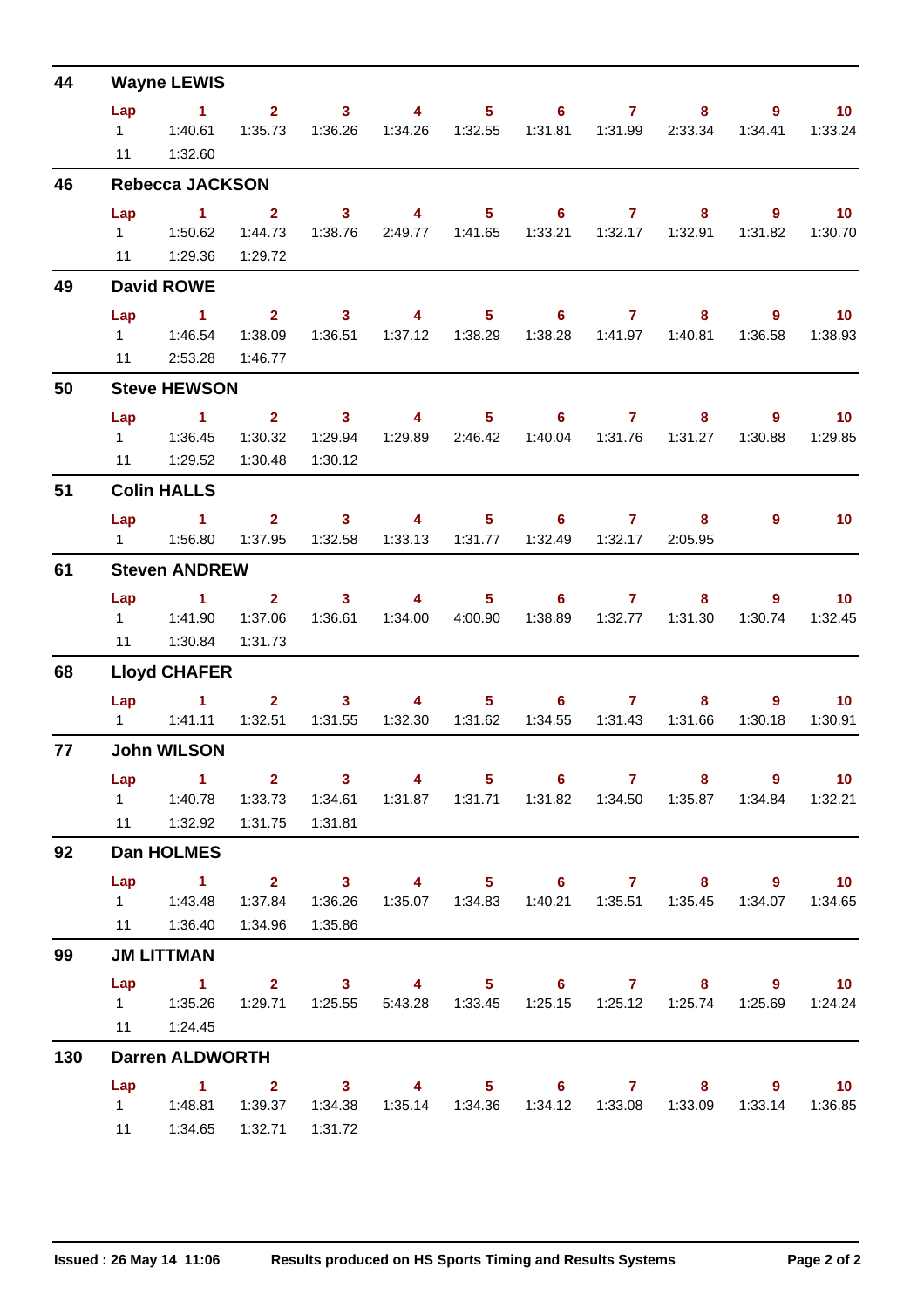### **E GRI**  $\overline{\mathsf{R}}$

**Race 6**

### **Cartek Roadsports Series**

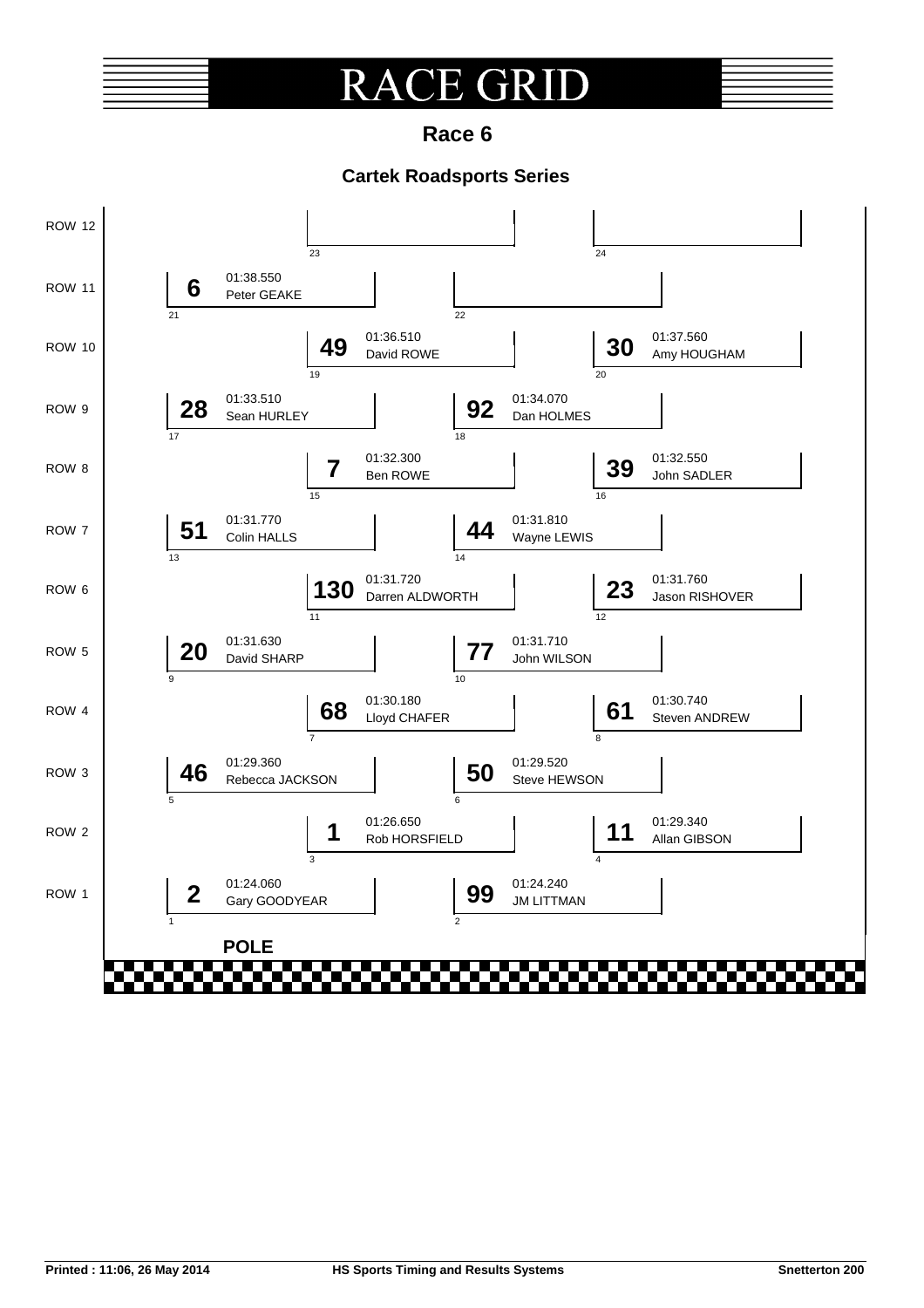

#### **Provisional Results - Race 6**

| <b>PI</b> | No                    | <b>CI</b> | <b>Name</b>                                    | Car                     | Laps | <b>Time</b> | Behind     | <b>MPH</b> | Best Lap on MPH |    |       |
|-----------|-----------------------|-----------|------------------------------------------------|-------------------------|------|-------------|------------|------------|-----------------|----|-------|
| 1         | $\mathbf{2}$          | А         | <b>Gary GOODYEAR</b>                           | <b>Lotus Exige</b>      | 28   | 45:30.43    |            |            | 73.83 1:24.57   | 21 | 85.14 |
| 2         | 1                     | A         | <b>Rob HORSFIELD</b>                           | <b>Toyota MR2 Turbo</b> | 28   | 45:54.54    | 24.11      |            | 73.19 1:25.31   | 25 | 84.40 |
| 3         | 68                    | A         | <b>Lloyd CHAFER</b>                            | <b>BMW M3</b>           | 28   | 46:06.99    | 36.56      |            | 72.86 1:28.38   | 24 | 81.47 |
| 4         | 50                    | в         | <b>Steve HEWSON/Robert</b><br><b>GILHAM</b>    | Porsche 924S            | 28   | 46:20.56    | 50.13      |            | 72.50 1:28.08   | 26 | 81.74 |
| 5         | 46                    | в         | <b>Rebecca JACKSON</b>                         | <b>Porsche Boxster</b>  | 27   | 45:52.96    | 1 Lap      |            | 70.61 1:28.35   | 23 | 81.49 |
| 6         | 11                    | A         | <b>Allan GIBSON</b>                            | <b>Lotus Exige</b>      | 27   | 46:00.24    | 1 Lap      |            | 70.43 1:27.86   | 26 | 81.95 |
| 7         | $\overline{7}$        | C         | <b>Ben ROWE</b>                                | Toyota MR2 Mk2          | 27   | 46:10.96    | 1 Lap      |            | 70.16 1:30.14   | 22 | 79.88 |
| 8         | 77                    | C         | <b>John WILSON</b>                             | <b>Toyota MR2</b>       | 27   | 46:17.91    | 1 Lap      |            | 69.98 1:30.40   | 24 | 79.65 |
| 9         | 39                    | C         | <b>John SADLER/Gail HILL</b>                   | Porsche 944             | 27   | 46:30.64    | 1 Lap      |            | 69.66 1:30.73   | 20 | 79.36 |
| 10        | 44                    | C         | <b>Wayne LEWIS</b>                             | Toyota MR2 Mk2          | 27   | 46:32.59    | 1 Lap      | 69.61      | 1:30.95         | 26 | 79.16 |
| 11        | 61                    | C         | <b>Steven ANDREW/John</b><br><b>ROBERTS</b>    | Mazda MX5               | 27   | 46:32.78    | 1 Lap      | 69.61      | 1:30.30         | 20 | 79.73 |
| $12 \,$   | 130                   | C         | <b>Darren ALDWORTH</b>                         | Toyota MR2 Mk2          | 27   | 46:33.27    | 1 Lap      |            | 69.60 1:30.93   | 27 | 79.18 |
| 13        | 51                    | в         | <b>Colin HALLS</b>                             | <b>Toyota MR2</b>       | 27   | 46:35.27    | 1 Lap      |            | 69.55 1:31.55   | 26 | 78.65 |
| 14        | 28                    | в         | <b>Sean HURLEY</b>                             | <b>Toyota MR2 GT</b>    | 27   | 46:41.31    | 1 Lap      |            | 69.40 1:31.61   | 25 | 78.59 |
| 15        | 92                    | C         | <b>Dan HOLMES</b>                              | <b>Toyota MR2 Mk2</b>   | 27   | 46:51.01    | 1 Lap      |            | 69.16 1:33.03   | 21 | 77.39 |
| 16        | 49                    | C         | <b>David ROWE</b>                              | <b>Toyota MR2 Mk2</b>   | 26   | 46:31.13    | 2 Laps     |            | 67.07 1:36.57   | 8  | 74.56 |
| 17        | 6                     | C         | <b>Peter GEAKE/John HEWAT</b>                  | <b>MGF</b>              | 25   | 46:06.14    | 3 Laps     |            | 65.07 1:36.79   | 21 | 74.39 |
| 18        | 23                    | в         | <b>Jason RISHOVER</b>                          | Porsche 944             | 25   | 49:46.76    | 3 Laps     |            | 60.27 1:31.68   | 23 | 78.53 |
|           | <b>Not-Classified</b> |           |                                                |                         |      |             |            |            |                 |    |       |
|           | 30                    | C         | <b>Shaun MORTIMER/George</b><br><b>HOUGHAM</b> | Toyota MR2 Mk2          | 20   | 36:24.45    | <b>DNF</b> |            | 65.92 1:36.69   | 8  | 74.46 |
|           | 99                    | A         | <b>JM LITTMAN</b>                              | Porsche 986 Boxter      | 6    | 8:44.80     | <b>DNF</b> |            | 82.32 1:25.60   | 4  | 84.11 |
|           | 20                    | A         | <b>David SHARP/Tina COOPER</b>                 | <b>Lotus Elise</b>      | 4    | 6:36.45     | <b>DNF</b> |            | 72.64 1:34.00   | 3  | 76.60 |
|           | <b>Fastest Lap</b>    |           |                                                |                         |      |             |            |            |                 |    |       |
|           | $\mathbf{2}$          | A         | <b>Gary GOODYEAR</b>                           | <b>Lotus Exige</b>      |      |             |            |            | 1:24.57         | 21 | 85.14 |
|           | 50                    | в         | <b>Steve HEWSON/Robert</b><br><b>GILHAM</b>    | Porsche 924S            |      |             |            |            | 1:28.08         | 26 | 81.74 |
|           | 7                     | C         | <b>Ben ROWE</b>                                | Toyota MR2 Mk2          |      |             |            |            | 1:30.14         | 22 | 79.88 |

Weather / Track: Bright / Dry

**Start Time : 14:48 Snetterton 200 26 May 14 15:41**

| <b>Clerk of Course:</b> | Time Issued | Chief Timekeeper:<br>Terry Stevens |
|-------------------------|-------------|------------------------------------|
|                         |             |                                    |
|                         |             |                                    |

**THESE RESULTS REMAIN PROVISIONAL FOR A MINIMUM OF 30 MINUTES FROM THE TIME OF ISSUE AND UNTIL ALL JUDICIAL AND TECHNICAL MATTERS HAVE BEEN SETTLED.**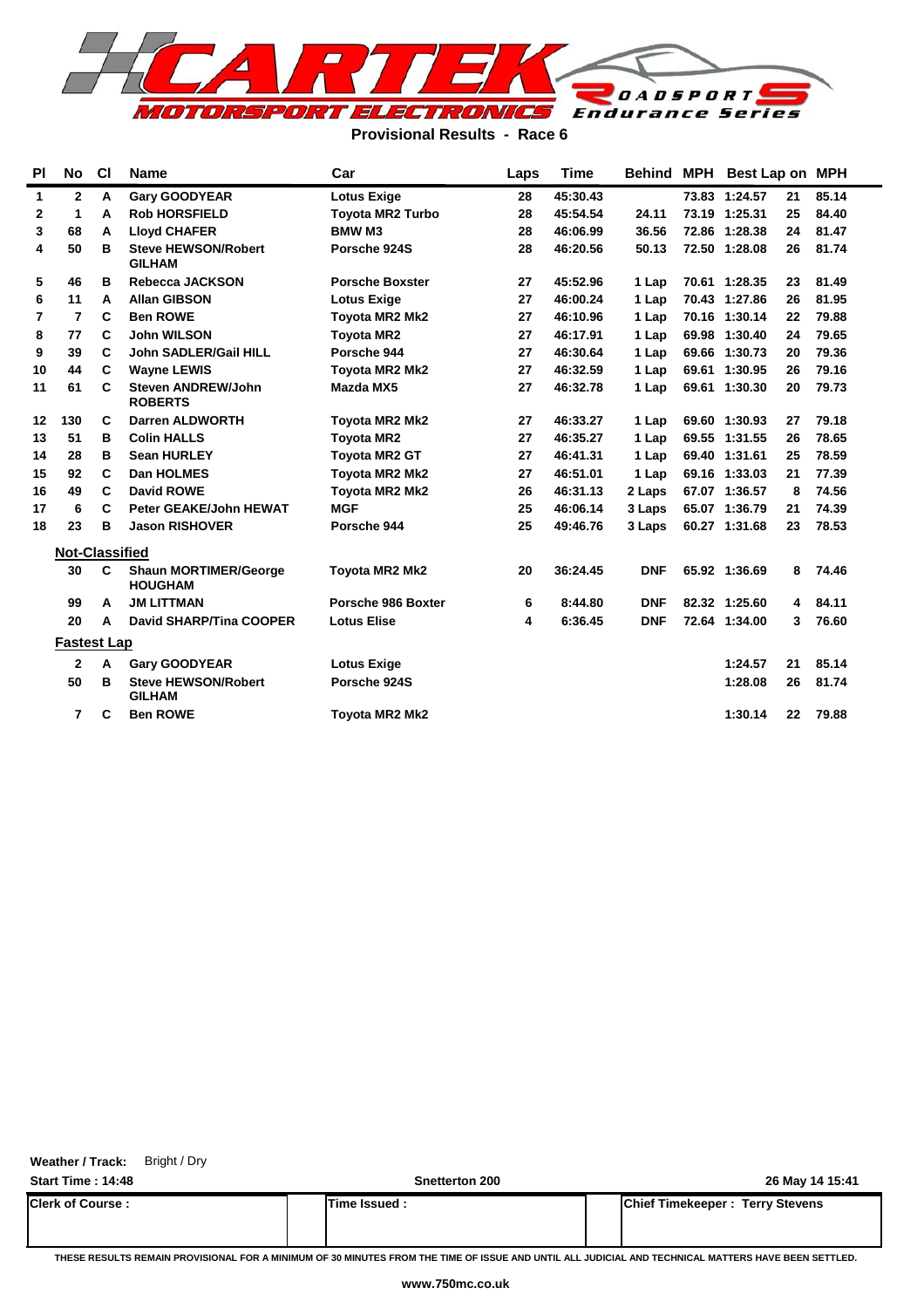# Lap Chart Cartek Roadsports Series - Race 6

|     | Lap 1       |    | Lap 2             |              | Lap 3       |    | Lap 4       |              | Lap 5       |              | Lap 6       |    | Lap 7          |    | Lap <sub>8</sub> |    | Lap <sub>9</sub> |    | Lap <sub>10</sub> |
|-----|-------------|----|-------------------|--------------|-------------|----|-------------|--------------|-------------|--------------|-------------|----|----------------|----|------------------|----|------------------|----|-------------------|
| No. | Time        | No | Time              | No           | Time        | No | Time        | No.          | Time        | No           | Time        | No | Time           | No | Time             | No | Time             | No | Time              |
|     | 2 1:33.97   |    | 2 3:00.04         | $\mathbf{2}$ | 4:26.69     |    | 2 5:52.39   |              | 2 7:17.66   | $\mathbf{2}$ | 8:43.17     |    | 2 10:08.74     |    | 2 11:35.15       |    | 2 13:01.24       |    | 2 14:28.82        |
|     | 99 1:34.37  | 99 | 3:01.35           | 99           | 4:27.76     | 99 | 5:53.36     | 99           | 7:19.09     | 99           | 8:44.80     |    | 10:26.95       |    | 30 11:39.55 *1   |    | 28 13:02.65 *1   |    | 39 14:29.88 *1    |
|     | 1.37.41     |    | 3:05.91           |              | 4:34.24     | 1  | 6:01.85     | $\mathbf 1$  | 7:29.57     | 6            | 8:48.51 *1  |    | 6 $10:31.01*1$ |    | 49 11:39.88 *1   |    | 30 13:16.24 *1   |    | 61 14:31.45 *1    |
|     | 46 1:42.22  |    | 46 3:14.38        |              | 46 4:45.52  | 68 | 6:16.07     | 68           | 7:45.20     |              | 8:58.81     |    | 68 10:45.35    |    | 1 11:54.56       |    | 49 13:16.45 *1   |    | 92 14:32.28 *1    |
|     | 23 1:43.12  |    | 77 3:16.26        |              | 68 4:47.43  | 46 | 6:17.33     |              | 50 7:45.62  | 68           | 9:15.08     |    | 50 10:46.38    |    | 6 $12:12.39$ *1  |    | 1 13:22.32       |    | 28 14:38.33 *1    |
|     | 77 1:43.16  |    | 23 3:17.13        |              | 50 4:49.07  | 50 | 6:17.33     |              | 46 7:48.14  | 50           | 9:15.61     |    | 46 10:48.47    |    | 68 12:14.24      |    | 50 13:42.77      |    | 1 14:49.85        |
|     | 61 1:46.04  |    | 68 3:17.81        |              | 77 4:49.29  | 77 | 6:20.89     | 77           | 7:53.45     | 46           | 9:18.67     |    | 77 10:57.88    |    | 50 12:14.63      |    | 68 13:45.36      |    | 30 14:53.58 *1    |
|     | 68 1:46.66  |    | 50 3:19.18        |              | 23 4:52.47  | 23 | 6:26.42     |              | 23 7:59.06  | 77.          | 9:25.36     |    | 7 11:04.33     |    | 46 12:18.41      |    | 46 13:48.51      |    | 49 14:54.20 *1    |
|     | 20 1:47.06  |    | 20 3:23.20        |              | 20 4:57.20  | 7  | 6:29.53     | $\mathbf{7}$ | 8:00.79     | 23           | 9:32.08     |    | 23 11:05.97    |    | 77 12:29.80      | 6. | 13:53.26 *1      |    | 50 15:11.23       |
|     | 50 1:48.42  |    | 61 3:24.41        |              | 7 4:57.21   | 44 | 6:31.21     |              | 44 8:04.06  |              | 7 9:33.21   |    | 44 11:09.16    |    | 7 12:35.50       |    | 77 14:02.10      |    | 68 15:18.40       |
|     | 44 1:48.67  |    | 7 3:24.64         |              | 44 4:58.17  | 61 | 6:35.27     |              | 130 8:08.89 |              | 44 9:36.33  |    | 130 11:16.40   |    | 23 12:39.26      |    | 7 14:06.86       |    | 46 15:20.60       |
|     | 130 1:48.78 |    | 44 3:24.99        | 61           | 4:59.75     | 51 | 6:35.72     |              | 51 8:09.82  |              | 130 9:42.27 |    | 11 11:16.89    |    | 44 12:41.38      |    | 23 14:11.39      |    | 6 $15.45.14$ *1   |
|     | 7 1:49.15   |    | 130 3:25.43       |              | 51 5:01.38  |    | 130 6:35.94 |              | 61 8:10.97  |              | 51 9:43.22  |    | 51 11:17.68    |    | 11 12:49.57      |    | 44 14:13.46      |    | 77 15:47.33       |
|     | 92 1:49.98  |    | 92 3:26.14        |              | 130 5:01.65 | 20 | 6:36.45     |              | 92 8:12.33  | 11           | 9:44.82     |    | 61 11:20.72    |    | 130 12:50.52     |    | 11 14:20.89      |    | 7 15:55.30        |
|     | 51 1:50.81  |    | 51 3:26.22        |              | 92 5:01.88  | 92 | 6:37.40     |              | 11 8:14.10  |              | 61 9:45.73  |    | 92 11:21.70    |    | 51 12:51.19      |    | 130 14:23.42     |    | 23 15:59.16       |
|     | 28 1:50.86  |    | 28 3:27.71        | 28           | 5:03.79     | 39 | 6:40.05     |              | 39 8:15.37  | 92           | 9:47.22     |    | 39 11:22.63    |    | 61 12:55.41      |    | 51 14:24.10      |    | 44 16:00.00       |
|     | 49 1:52.24  |    | 49 3:29.16        | 39           | 5:05.73     | 11 | 6:40.66     |              | 28 8:16.87  | 39           | 9:49.51     |    | 28 11:27.64    |    | 39 12:55.80      |    |                  |    | 11 16:01.60       |
|     | 30 1:53.43  |    | 39 3:30.59        | 49           | 5:05.86     | 28 | 6.41.41     |              | 49 8:20.49  | 28           | 9:51.19     |    |                |    | 92 12:57.01      |    |                  |    | 130 16:02.39      |
|     | 39 1:54.72  |    | 30 3:32.26        |              | 11 5:07.82  | 49 | 6.42.94     |              | 30 8:24.34  |              | 49 10:00.74 |    |                |    |                  |    |                  |    | 51 16:03.18       |
|     | 6 $1:58.58$ |    | 11 3:34.10        | 30           | 5:09.88     | 30 | 6:47.54     |              |             |              | 30 10:01.38 |    |                |    |                  |    |                  |    |                   |
|     | 11 2:01.29  |    | $6 \quad 3:41.22$ | 6.           | 5:24.03     |    | 6 7:05.86   |              |             |              |             |    |                |    |                  |    |                  |    |                   |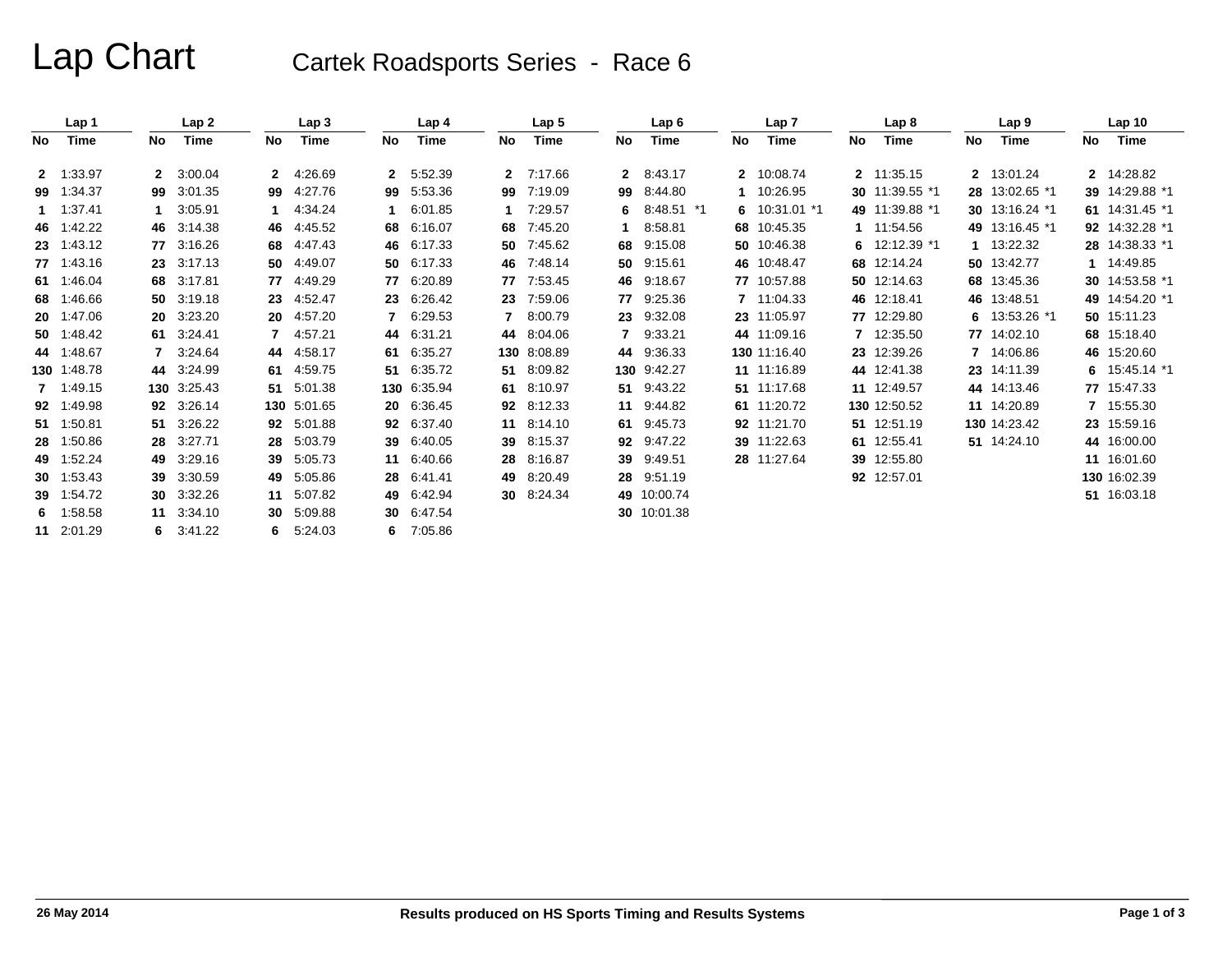# Lap Chart Cartek Roadsports Series - Race 6

|    | Lap 11         | Lap <sub>12</sub> |    | Lap <sub>13</sub> |    | Lap 14         |    | Lap <sub>15</sub> |    | Lap <sub>16</sub> |    | Lap 17         |    | Lap 18         |    | Lap 19          |    | Lap 20          |
|----|----------------|-------------------|----|-------------------|----|----------------|----|-------------------|----|-------------------|----|----------------|----|----------------|----|-----------------|----|-----------------|
| No | Time           | No Time           | No | Time              | No | Time           | No | Time              | No | Time              | No | Time           | No | Time           | No | Time            | No | Time            |
|    | 2 16:03.91     | 2 18:00.35        |    | 68 21:49.40       |    | 68 23:36.25    |    | 68 25:21.69       |    | 68 27:36.91       |    | 68 29:36.85    |    | 68 31:07.11    |    | 2 32:35.87      |    | 2 34:01.02      |
|    | 39 16:17.32 *1 | 46 18:24.57 *1    |    | 92 21:51.42 *1    |    | 61 23:37.62 *1 |    | 61 25:22.22 *1    |    | 61 27:37.84 *1    |    | 61 29:38.54 *1 |    | 2 31:07.62     |    | 11 32:36.36 *1  |    | 77 34:04.37 *1  |
|    |                |                   |    |                   |    |                |    |                   |    |                   |    |                |    |                |    |                 |    |                 |
|    | 61 16:35.26 *1 | 61 18:27.83 *1    |    | 2 21:52.45        |    | 92 23:38.26 *1 |    | 92 25:23.00 *1    |    | 92 27:38.30 *1    |    | 92 29:39.58 *1 |    | 51 31:09.05 *1 |    | 23 32:37.18 *1  |    | 7 34:04.63 *1   |
|    | 92 16:35.69 *1 | 92 18:28.46 *1    |    | 30 21:54.94 *1    |    | 2 23:38.98     |    | 2 25:23.56        |    | 2 27:38.90        |    | 2 29:39.90     |    | 39 31:09.49 *1 |    | 44 32:38.63 *1  |    | 11 34:04.70 *1  |
|    | 28 16:36.05 *1 | 30 18:33.73 *1    |    | 49 22:10.39 *1    |    | 30 23:53.01 *1 |    | 30 25:36.14 *1    |    | 30 27:40.06 *1    |    | 30 29:42.46 *1 |    | 1 31:11.69     |    | 68 32:38.97     |    | 23 34:09.29 *1  |
|    | 1 16:37.19     | 77 19:04.32 *1    |    | 1 22:11.26        |    | 49 24:01.00 *1 |    | 6 25:44.26 *2     |    | 6 $27:41.47*2$    |    | 6 29:43.21 *2  |    | 61 31:12.19 *1 |    | 130 32:40.77 *1 |    | 68 34:09.95     |
|    | 30 16:45.32 *1 | 7 19:07.56 *1     |    | 50 22:11.94       |    | 1 24:01.69     |    | 49 25:48.88 *1    |    | 49 27:42.13 *1    |    | 1 29:43.66     |    | 28 31:13.32 *1 |    | 51 32:41.48 *1  |    | 44 34:11.41 *1  |
|    | 49 16:48.34 *1 | 23 19:13.18 *1    |    | 46 22:49.73       |    | 50 24:02.39    |    | 1 25:49.87        |    | 1 27:42.97        |    | 49 29:44.10 *1 |    | 92 31:14.51 *1 |    | 39 32:41.52 *1  |    | 39 34:13.14 *1  |
|    | 50 16:48.76    | 44 19:16.52 *1    |    | 77 22:51.91       |    | 46 25:13.75    |    | 50 25:50.50       |    | 50 27:43.85       |    | 50 29:44.57    |    | 50 31:17.70    |    | 61 32:43.09 *1  |    | 130 34:13.15 *1 |
|    | 68 16:53.74    | 130 19:17.80 *1   |    | 7 22:52.94        |    | 77 25:15.09    |    | 46 27:26.70       |    | 46 29:30.02       |    | 46 30:59.38    |    | 30 31:20.37 *1 |    | 28 32:47.00 *1  |    | 51 34:14.39 *1  |
|    | 6 17:41.78 *1  | 11 19:23.68 *1    |    | 23 22:53.97       |    | 7 25:16.03     |    | 77 27:27.67       |    | 77 29:30.66       |    | 77 31:02.25    |    | 49 31:21.32 *1 |    | 50 32:47.84     |    | 61 34:14.41 *1  |
|    | 51 17:59.81    | 39 19:53.53 *1    |    | 44 22:54.56       |    | 23 25:16.77    |    | 7 27:28.49        |    | 7 29:31.21        |    | 7 31:02.97     |    | 6 31:21.79 *2  |    | 92 32:48.25 *1  |    | 50 34:17.96     |
|    |                | 28 19:58.83 *1    |    | 130 22:55.21      |    | 44 25:17.51    |    | 23 27:29.31       |    | 23 29:31.55       |    | 23 31:04.07    |    | 46 32:28.83    |    | 1 32:53.82      |    | 28 34:20.94 *1  |
|    |                | 6 $20:00.78$ *1   |    | 11 22:56.77       |    | 130 25:18.07   |    | 44 27:29.89       |    | 44 29:32.56       |    | 44 31:05.61    |    | 77 32:33.47    |    | 49 32:58.14 *1  |    | 1 34:21.05      |
|    |                | 51 20:01.16       |    | 51 23:09.43       |    | 11 25:19.15    |    | 130 27:30.40      |    | 130 29:33.70      |    | 11 31:06.12    |    | 7 32:33.97     |    | 30 32:59.83 *1  |    | 92 34:22.76 *1  |
|    |                | 68 20:05.32       |    | 39 23:20.26       |    | 51 25:19.51    |    | 11 27:32.23       |    | 11 29:34.10       |    | 130 31:06.73   |    |                | 6  | 33:00.45 *2     |    | 49 34:34.73 *1  |
|    |                | 49 20:11.86 *1    |    | 28 23:32.58       |    | 39 25:20.53    |    | 51 27:32.63       |    | 51 29:35.47       |    |                |    |                |    | 46 33:58.77     |    | 30 34:41.00 *1  |
|    |                | 1 20:13.83        |    |                   |    | 28 25:21.24    |    | 39 27:34.03       |    | 39 29:35.74       |    |                |    |                |    |                 |    | 6 $34:41.02*2$  |
|    |                | 50 20:16.05       |    |                   |    |                |    | 28 27:35.51       |    | 28 29:36.83       |    |                |    |                |    |                 |    |                 |
|    |                | 46 20:25.39       |    |                   |    |                |    |                   |    |                   |    |                |    |                |    |                 |    |                 |
|    |                | 77 21:00.76       |    |                   |    |                |    |                   |    |                   |    |                |    |                |    |                 |    |                 |
|    |                | 7 21:02.60        |    |                   |    |                |    |                   |    |                   |    |                |    |                |    |                 |    |                 |
|    |                | 23 21:04.05       |    |                   |    |                |    |                   |    |                   |    |                |    |                |    |                 |    |                 |
|    |                | 44 21:04.70       |    |                   |    |                |    |                   |    |                   |    |                |    |                |    |                 |    |                 |
|    |                | 130 21:05.20      |    |                   |    |                |    |                   |    |                   |    |                |    |                |    |                 |    |                 |
|    |                | 11 21:09.53       |    |                   |    |                |    |                   |    |                   |    |                |    |                |    |                 |    |                 |
|    |                | 39 21:40.06       |    |                   |    |                |    |                   |    |                   |    |                |    |                |    |                 |    |                 |
|    |                | 61 21:47.34       |    |                   |    |                |    |                   |    |                   |    |                |    |                |    |                 |    |                 |
|    |                | 28 21:47.46       |    |                   |    |                |    |                   |    |                   |    |                |    |                |    |                 |    |                 |
|    |                | 6 21:48.81        |    |                   |    |                |    |                   |    |                   |    |                |    |                |    |                 |    |                 |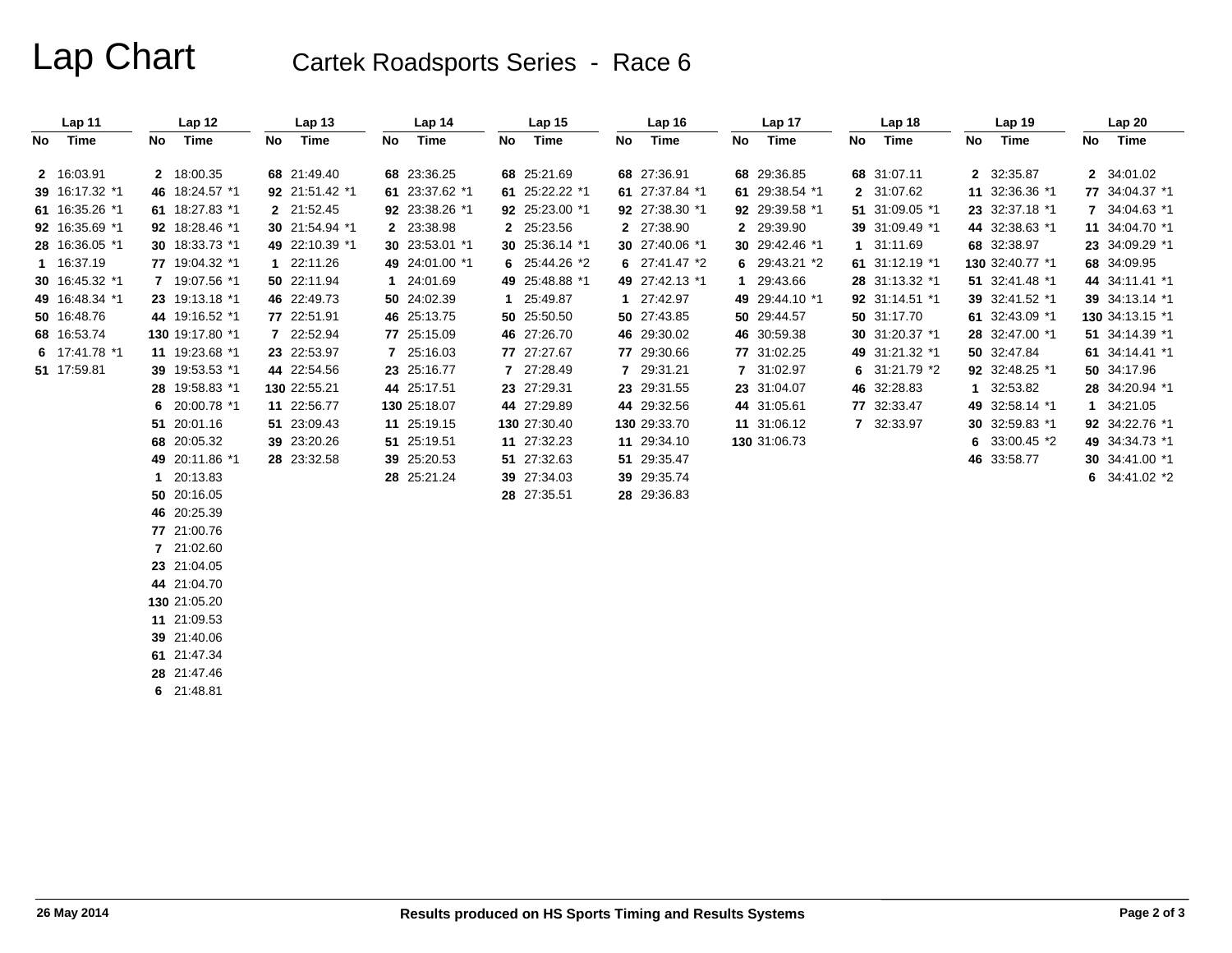# Lap Chart Cartek Roadsports Series - Race 6

|    | Lap 21          |           | Lap22           |    | Lap <sub>23</sub> |    | Lap24           |    | Lap25           |    | Lap26           |      | Lap 27           |    | Lap28           |     | Lap 29 |    | Lap30 |
|----|-----------------|-----------|-----------------|----|-------------------|----|-----------------|----|-----------------|----|-----------------|------|------------------|----|-----------------|-----|--------|----|-------|
| No | Time            | <b>No</b> | Time            | No | Time              | No | Time            | No | Time            | No | Time            | No l | Time             | No | Time            | No. | Time   | No | Time  |
|    | 2 35:25.59      |           | 2 36:52.62      |    | 2 38:20.13        |    | 2 39:45.64      |    | 2 41:12.99      |    | 2 42:38.71      |      | 2 44:04.38       |    | 2 45:30.43      |     |        |    |       |
|    | 46 35:28.70 *1  |           | 46 36:58.63 *1  |    | 46 38:27.74 *1    |    | 46 39:56.09 *1  |    | 46 41:24.86 *1  |    | 6 $42:48.88*3$  |      | 46 44:23.10 *1   |    | 46 45:52.96 *1  |     |        |    |       |
|    | 77 35:35.99 *1  |           | 11 37:05.86 *1  |    | 11 38:35.39 *1    |    | 11 40:04.60 *1  |    | 11 41:33.85 *1  |    | 46 42:54.06 *1  |      | 6 $44:26.46*3$   |    | 1 45:54.54      |     |        |    |       |
|    | 11 35:36.01 *1  |           | 7 37:07.65 *1   |    | 7 38:37.79 *1     |    | 68 40:07.35     |    | 68 41:36.27     |    | 49 42:55.50 *2  |      | 1 44:28.55       |    | 11 46:00.24 *1  |     |        |    |       |
|    | 7 35:36.74 *1   |           | 77 37:08.59 *1  |    | 68 38:38.97       |    | 7 40:08.86 *1   |    | 1 41:36.90      |    | 1 43:02.50      |      | 11 44:31.29 *1   |    | 6 $46:06.14*3$  |     |        |    |       |
|    | 68 35:39.79     |           | 68 37:08.97     |    | 77 38:41.54 *1    |    | 1 40:11.59      |    | 7 41:39.33 *1   |    | 11 43:03.43 *1  |      | 68 44:35.60      |    | 68 46:06.99     |     |        |    |       |
|    | 23 35:42.60 *1  |           | 44 37:16.74 *1  |    | 1 38:45.21        |    | 77 40:12.52 *1  |    | 77 41:42.92 *1  |    | 68 43:05.51     |      | 7 44:40.75 *1    |    | 7 46:10.96 *1   |     |        |    |       |
|    | 44 35:43.29 *1  |           | 39 37:17.12 *1  |    | 23 38:51.30 *1    |    | 23 40:22.98 *1  |    | 50 41:54.62     |    | 7 43:10.07 *1   |      | 49 44:41.38 *2   |    | 77 46:17.91 *1  |     |        |    |       |
|    | 39 35:43.87 *1  |           | 23 37:17.14 *1  |    | 44 38:52.02 *1    |    | 39 40:23.96 *1  |    | 39 41:56.45 *1  |    | 77 43:14.29 *1  |      | 77 44:46.32 *1   |    | 50 46:20.56     |     |        |    |       |
|    | 61 35:44.71 *1  |           | 1 37:17.45      |    | 39 38:52.04 *1    |    | 50 40:23.96     |    | 44 41:57.35 *1  |    | 50 43:22.70     |      | 50 44:51.46      |    | 39 46:30.64 *1  |     |        |    |       |
|    | 130 35:46.29 *1 |           | 61 37:17.70 *1  |    | 50 38:52.32       |    | 44 40:25.60 *1  |    | 61 41:57.67 *1  |    | 39 43:27.38 *1  |      | 39 44:58.65 *1   |    | 49 46:31.13 *2  |     |        |    |       |
|    | 51 35:46.74 *1  |           | 130 37:19.06 *1 |    | 61 38:52.34 *1    |    | 61 40:25.64 *1  |    | 130 41:58.66 *1 |    | 61 43:29.72 *1  |      | 44 45:00.77 *1   |    | 44 46:32.59 *1  |     |        |    |       |
|    | 50 35:46.74     |           | 50 37:19.72     |    | 130 38:53.73 *1   |    | 130 40:26.81 *1 |    | 51 41:59.13 *1  |    | 44 43:29.82 *1  |      | 61 $45:01.34$ *1 |    | 61 46:32.78 *1  |     |        |    |       |
|    | 1 35:47.15      |           | 51 37:21.19 *1  |    | 51 38:54.17 *1    |    | 51 40:27.11 *1  |    | 28 42:04.10 *1  |    | 130 43:30.87 *1 |      | 130 45:02.34 *1  |    | 130 46:33.27 *1 |     |        |    |       |
|    | 28 35:53.73 *1  |           | 28 37:26.78 *1  |    | 28 38:59.35 *1    |    | 28 40:31.87 *1  |    | 92 42:09.40 *1  |    | 51 43:31.79 *1  |      | 51 45:03.34 *1   |    | 51 46:35.27 *1  |     |        |    |       |
|    | 92 35:55.94 *1  |           | 92 37:28.97 *1  |    | 92 39:02.07 *1    |    | 92 40:35.31 *1  |    |                 |    | 28 43:35.71 *1  |      | 28 45:07.97 *1   |    | 28 46:41.31 *1  |     |        |    |       |
|    | 49 36:12.08 *1  |           | 49 37:49.97 *1  |    | 49 39:28.14 *1    |    | 49 41:07.26 *1  |    |                 |    | 92 43:42.82 *1  |      | 92 45:16.98 *1   |    | 92 46:51.01 *1  |     |        |    |       |
|    | 6 $36:19.21 *2$ |           | 6 $37:56.73*2$  |    | 6 $39:33.52*2$    |    | 6 $41:10.85 *2$ |    |                 |    |                 |      | 23 45:29.60 *3   |    | 23 49:46.76 *3  |     |        |    |       |
|    | 30 36:24.45 *1  |           |                 |    |                   |    |                 |    |                 |    |                 |      |                  |    |                 |     |        |    |       |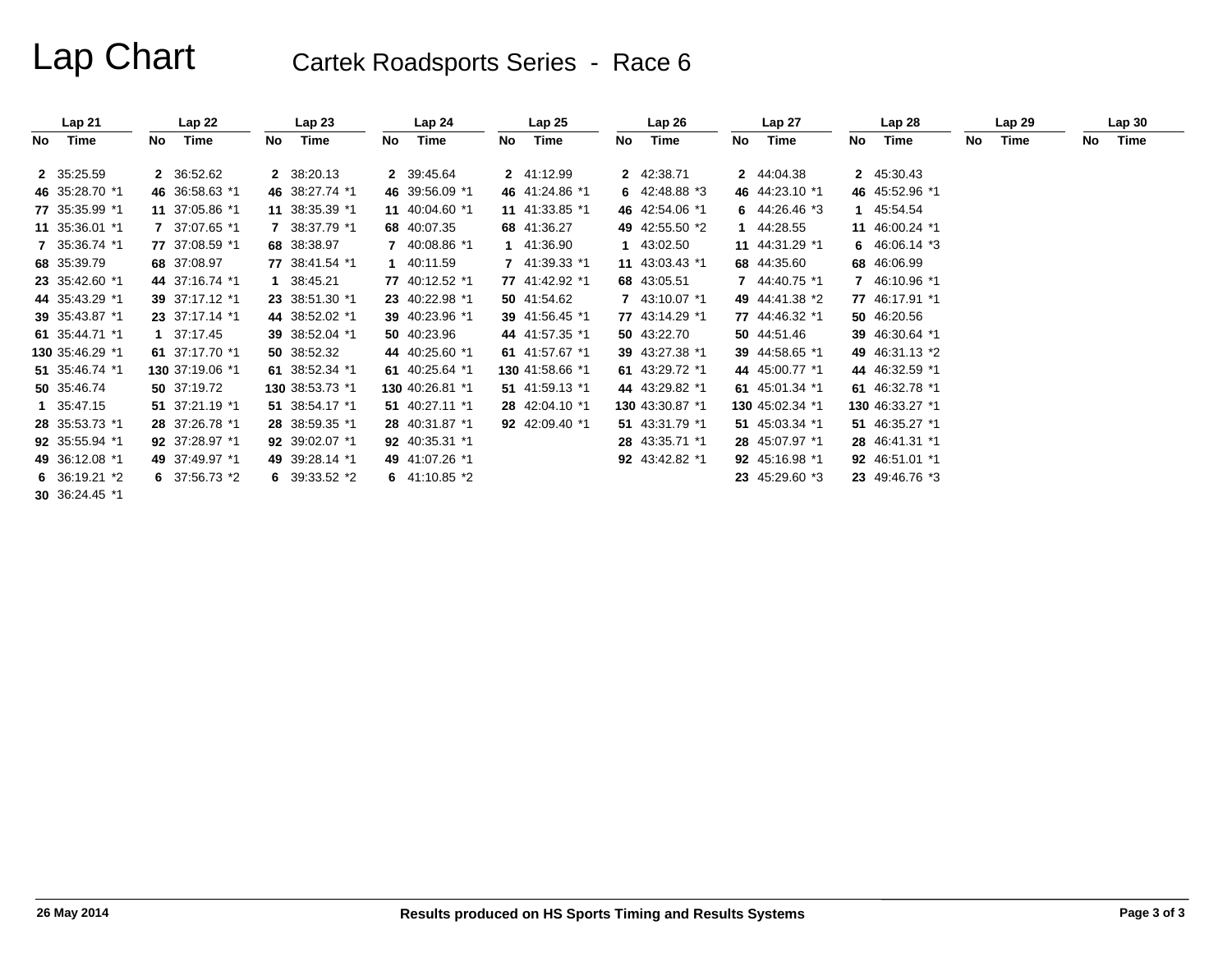### **Cartek Roadsports Series**

### **LAP TIMES - Race 6**

| $\mathbf 1$             |           | <b>Rob HORSFIELD</b>            |                         |                                     |                         |                            |                            |                             |                         |                          |                             |
|-------------------------|-----------|---------------------------------|-------------------------|-------------------------------------|-------------------------|----------------------------|----------------------------|-----------------------------|-------------------------|--------------------------|-----------------------------|
|                         | Lap       | $\overline{1}$ $\overline{2}$   |                         | $\overline{\mathbf{3}}$             | $\overline{\mathbf{4}}$ | $\overline{\phantom{0}}$ 5 |                            | $6 \overline{7}$            | $\overline{\mathbf{8}}$ | $\overline{\phantom{a}}$ | $\overline{10}$             |
|                         | $1 \quad$ | 1:37.41                         | 1:28.50                 | 1:28.33                             | 1:27.61                 | 1:27.72                    | 1:29.24                    | 1:28.14                     | 1:27.61                 | 1:27.76                  | 1:27.53                     |
|                         | 11        | 1:47.34                         | 3:36.64                 | 1:57.43                             | 1:50.43                 | 1:48.18                    | 1:53.10                    | 2:00.69                     | 1:28.03                 | 1:42.13                  | 1:27.23                     |
|                         | 21        | 1:26.10                         | 1:30.30                 | 1:27.76                             | 1:26.38                 | 1:25.31                    | 1:25.60                    | 1:26.05                     | 1:25.99                 |                          |                             |
| $\mathbf{2}$            |           | <b>Gary GOODYEAR</b>            |                         |                                     |                         |                            |                            |                             |                         |                          |                             |
|                         | Lap       | $\overline{1}$                  | $\overline{\mathbf{2}}$ | $\overline{\mathbf{3}}$             | $\overline{\mathbf{4}}$ | $\overline{\phantom{0}}$ 5 | $\overline{\phantom{0}}$ 6 | $\overline{7}$              | $\overline{\mathbf{8}}$ | $\overline{\phantom{a}}$ | $\blacksquare$ 10           |
|                         | $1 \quad$ | 1:33.97                         | 1:26.07                 | 1:26.65                             | 1:25.70                 | 1:25.27                    | 1:25.51                    | 1:25.57                     | 1:26.41                 | 1:26.09                  | 1:27.58                     |
|                         | 11        | 1:35.09                         | 1:56.44                 | 3:52.10                             | 1:46.53                 | 1:44.58                    | 2:15.34                    | 2:01.00                     | 1:27.72                 | 1:28.25                  | 1:25.15                     |
|                         |           | 21   1:24.57                    | 1:27.03                 | 1:27.51                             | 1:25.51                 | 1:27.35                    | 1:25.72                    | 1:25.67                     | 1:26.05                 |                          |                             |
| 6                       |           | <b>Peter GEAKE</b>              |                         |                                     |                         |                            |                            |                             |                         |                          |                             |
|                         | Lap       | $\sim$ 1                        | $\overline{\mathbf{2}}$ | $\overline{\mathbf{3}}$             | $\overline{\mathbf{4}}$ | $\overline{\phantom{0}}$ 5 | $\overline{\phantom{a}}$ 6 | $7 \t 8$                    |                         | $\overline{\phantom{a}}$ | $\overline{10}$             |
|                         | $1 \quad$ | 1:58.58                         | 1:42.64                 | 1:42.81                             | 1:41.83                 | 1:42.65                    | 1:42.50                    | 1:41.38                     | 1:40.87                 | 1:51.88                  | 1:56.64                     |
|                         | 11        | 2:19.00                         | 1:48.03                 | 3:55.45                             | 1:57.21                 | 2:01.74                    | 1:38.58                    | 1:38.66                     | 1:40.57                 | 1:38.19                  | 1:37.52                     |
|                         | 21        | 1:36.79                         | 1:37.33                 | 1:38.03                             | 1:37.58                 | 1:39.68                    |                            |                             |                         |                          |                             |
| $\overline{\mathbf{z}}$ |           | <b>Ben ROWE</b>                 |                         |                                     |                         |                            |                            |                             |                         |                          |                             |
|                         | Lap       | $\sim$ 1                        | $\overline{2}$          | $\overline{\mathbf{3}}$             | $\overline{\mathbf{4}}$ | $\overline{\phantom{0}}$ 5 | 6                          | $\overline{7}$              | 8                       | 9                        | $\overline{10}$             |
|                         | $1 \quad$ | 1:49.15                         | 1:35.49                 | 1:32.57                             | 1:32.32                 | 1:31.26                    | 1:32.42                    | 1:31.12                     | 1:31.17                 | 1:31.36                  | 1:48.44                     |
|                         | 11        | 3:12.26                         | 1:55.04                 | 1:50.34                             | 2:23.09                 | 2:12.46                    | 2:02.72                    | 1:31.76                     | 1:31.00                 | 1:30.66                  | 1:32.11                     |
|                         | 21        | 1:30.91                         | 1:30.14                 | 1:31.07                             | 1:30.47                 | 1:30.74                    | 1:30.68                    | 1:30.21                     |                         |                          |                             |
| 11                      |           | <b>Allan GIBSON</b>             |                         |                                     |                         |                            |                            |                             |                         |                          |                             |
|                         | Lap       | $\sim$ 1                        | $\overline{2}$          | $\overline{\mathbf{3}}$             | $\overline{4}$          | $\overline{\phantom{0}}$ 5 | $6 \t 7$                   |                             | $\overline{\mathbf{8}}$ | $\overline{\phantom{a}}$ | $\overline{\mathbf{10}}$    |
|                         | $1 \quad$ | 2:01.29                         | 1:32.81                 | 1:33.72                             | 1:32.84                 | 1:33.44                    | 1:30.72                    | 1:32.07                     | 1:32.68                 | 1:31.32                  | 1:40.71                     |
|                         | 11        | 3:22.08                         | 1:45.85                 | 1:47.24                             | 2:22.38                 | 2:13.08                    | 2:01.87                    | 1:32.02                     | 1:30.24                 | 1:28.34                  | 1:31.31                     |
|                         |           | 21 1:29.85                      | 1:29.53                 | 1:29.21                             | 1:29.25                 | 1:29.58                    | 1:27.86                    | 1:28.95                     |                         |                          |                             |
| 20                      |           | <b>David SHARP</b>              |                         |                                     |                         |                            |                            |                             |                         |                          |                             |
|                         |           | $Lap$ 1                         |                         | $2 \qquad \qquad 3 \qquad \qquad 4$ |                         | 5                          | 6                          | $\sim$ $\sim$ $\sim$ $\sim$ | 8.                      | 9                        | 10                          |
|                         |           | 1   1:47.06   1:36.14   1:34.00 |                         |                                     | 1:39.25                 |                            |                            |                             |                         |                          |                             |
| 23                      |           | <b>Jason RISHOVER</b>           |                         |                                     |                         |                            |                            |                             |                         |                          |                             |
|                         | Lap       | $\sim$ 1                        | $\overline{2}$          | $\overline{\mathbf{3}}$             | $\overline{4}$          | $\overline{\phantom{0}}$ 5 | $\overline{\phantom{0}}$ 6 | $\overline{7}$              | 8                       | $\overline{\phantom{a}}$ | $\overline{10}$             |
|                         | $1 \quad$ | 1:43.12                         | 1:34.01                 | 1:35.34                             | 1:33.95                 | 1:32.64                    | 1:33.02                    | 1:33.89                     | 1:33.29                 | 1:32.13                  | 1:47.77                     |
|                         | 11        | 3:14.02                         | 1:50.87                 | 1:49.92                             | 2:22.80                 | 2:12.54                    | 2:02.24                    | 1:32.52                     | 1:33.11                 | 1:32.11                  | 1:33.31                     |
|                         | 21        |                                 |                         | 1:31.68                             | 5:06.62                 | 4:17.16                    |                            |                             |                         |                          |                             |
| 28                      |           | <b>Sean HURLEY</b>              |                         |                                     |                         |                            |                            |                             |                         |                          |                             |
|                         | Lap       | $\sim$ 1                        | $\overline{\mathbf{2}}$ | $\overline{\mathbf{3}}$             | $\overline{4}$          | $\overline{\phantom{0}}$ 5 | $\overline{\phantom{0}}$ 6 | $\overline{7}$              | $\overline{\mathbf{8}}$ | $\overline{\phantom{a}}$ | $\overline{\mathbf{10}}$    |
|                         | $1 \quad$ | 1:50.86                         | 1:36.85                 | 1:36.08                             | 1:37.62                 | 1:35.46                    | 1:34.32                    | 1:36.45                     | 1:35.01                 | 1:35.68                  | 1:57.72                     |
|                         | 11        | 3:22.78                         | 1:48.63                 | 1:45.12                             | 1:48.66                 | 2:14.27                    | 2:01.32                    | 1:36.49                     | 1:33.68                 | 1:33.94                  | 1:32.79                     |
|                         | 21        | 1:33.05                         | 1:32.57                 | 1:32.52                             | 1:32.23                 | 1:31.61                    | 1:32.26                    | 1:33.34                     |                         |                          |                             |
| 30                      |           | <b>Shaun MORTIMER</b>           |                         |                                     |                         |                            |                            |                             |                         |                          |                             |
|                         | Lap       | $\sim$ 1                        | $\overline{\mathbf{2}}$ | $\sim$ 3                            | $\overline{4}$          | $\overline{\phantom{1}}$ 5 |                            | $6\qquad 7$                 | $\overline{\mathbf{8}}$ | - 9                      | $\overline{\phantom{0}}$ 10 |
|                         |           |                                 | 1:38.83                 | 1:37.62                             | 1:37.66                 | 1:36.80                    | 1:37.04                    | 1:38.17                     | 1:36.69                 | 1:37.34                  | 1:51.74                     |
|                         | $11 -$    | 1:48.41                         | 3:21.21                 | 1:58.07                             | 1:43.13                 | 2:03.92                    | 2:02.40                    | 1:37.91                     | 1:39.46                 | 1:41.17                  | 1:43.45                     |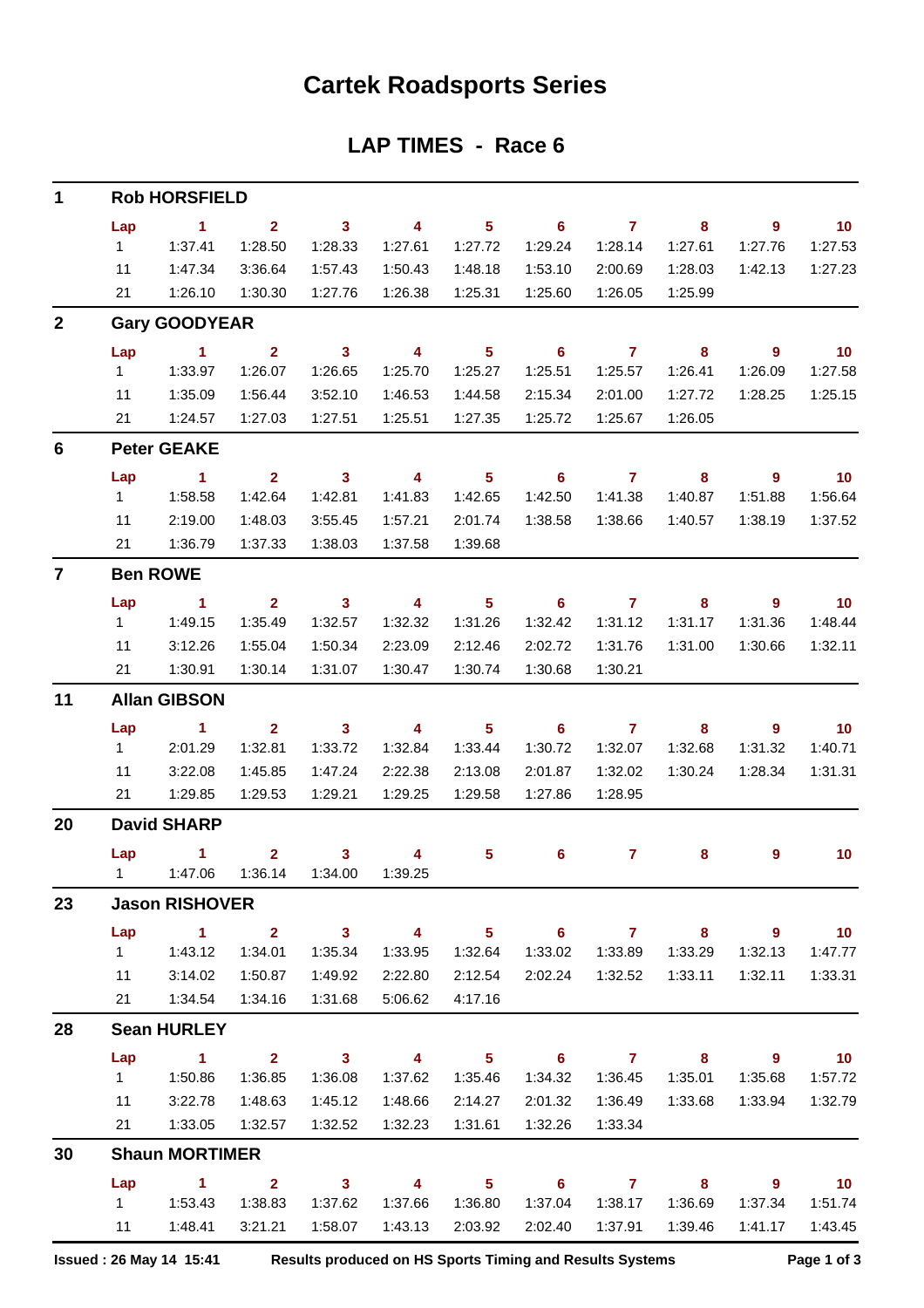| 39 |           | <b>John SADLER</b>     |                         |                         |                         |                            |                            |                         |                            |                |                 |
|----|-----------|------------------------|-------------------------|-------------------------|-------------------------|----------------------------|----------------------------|-------------------------|----------------------------|----------------|-----------------|
|    | Lap       | $\sim$ 1               | $2^{\circ}$             | $\overline{\mathbf{3}}$ | $\overline{4}$          | $\overline{\phantom{1}}$ 5 | $\overline{\phantom{a}}$ 6 | $\overline{7}$          | 8                          | $9^{\circ}$    | $\overline{10}$ |
|    | $1 \quad$ | 1:54.72                | 1:35.87                 | 1:35.14                 | 1:34.32                 | 1:35.32                    | 1:34.14                    | 1:33.12                 | 1:33.17                    | 1:34.08        | 1:47.44         |
|    | 11        | 3:36.21                | 1:46.53                 | 1:40.20                 | 2:00.27                 | 2:13.50                    | 2:01.71                    | 1:33.75                 | 1:32.03                    | 1:31.62        | 1:30.73         |
|    | 21        | 1:33.25                | 1:34.92                 | 1:31.92                 | 1:32.49                 | 1:30.93                    | 1:31.27                    | 1:31.99                 |                            |                |                 |
| 44 |           | <b>Wayne LEWIS</b>     |                         |                         |                         |                            |                            |                         |                            |                |                 |
|    | Lap       | $\sim$ 1               | $\overline{\mathbf{2}}$ | $\overline{\mathbf{3}}$ | $\overline{4}$          | $\overline{\phantom{0}}$ 5 | $\overline{\phantom{0}}$ 6 | $\overline{7}$          | $\overline{\phantom{a}}$ 8 | $9^{\circ}$    | $\overline{10}$ |
|    | $1 \quad$ | 1:48.67                | 1:36.32                 | 1:33.18                 | 1:33.04                 | 1:32.85                    | 1:32.27                    | 1:32.83                 | 1:32.22                    | 1:32.08        | 1:46.54         |
|    | 11        | 3:16.52                | 1:48.18                 | 1:49.86                 | 2:22.95                 | 2:12.38                    | 2:02.67                    | 1:33.05                 | 1:33.02                    | 1:32.78        | 1:31.88         |
|    | 21        | 1:33.45                | 1:35.28                 | 1:33.58                 | 1:31.75                 | 1:32.47                    | 1:30.95                    | 1:31.82                 |                            |                |                 |
| 46 |           | <b>Rebecca JACKSON</b> |                         |                         |                         |                            |                            |                         |                            |                |                 |
|    | Lap       | $\sim$ 1               | $\mathbf{2}$            | $\overline{\mathbf{3}}$ | $\overline{4}$          | 5 <sub>5</sub>             | $\overline{\phantom{0}}$ 6 | $\overline{7}$          | 8                          | $\overline{9}$ | $\overline{10}$ |
|    | 1         | 1:42.22                | 1:32.16                 | 1:31.14                 | 1:31.81                 | 1:30.81                    | 1:30.53                    | 1:29.80                 | 1:29.94                    | 1:30.10        | 1:32.09         |
|    | 11        | 3:03.97                | 2:00.82                 | 2:24.34                 | 2:24.02                 | 2:12.95                    | 2:03.32                    | 1:29.36                 | 1:29.45                    | 1:29.94        | 1:29.93         |
|    | 21        | 1:29.93                | 1:29.11                 | 1:28.35                 | 1:28.77                 | 1:29.20                    | 1:29.04                    | 1:29.86                 |                            |                |                 |
| 49 |           | <b>David ROWE</b>      |                         |                         |                         |                            |                            |                         |                            |                |                 |
|    | Lap       | $\sim$ 1               | 2 <sup>7</sup>          | $\overline{\mathbf{3}}$ | $\overline{4}$          | 5 <sup>1</sup>             | $\overline{\phantom{0}}$ 6 | $\overline{7}$          | 8                          | $9^{\circ}$    | $\overline{10}$ |
|    | 1         | 1:52.24                | 1:36.92                 | 1:36.70                 | 1:37.08                 | 1:37.55                    | 1:40.25                    | 1:39.14                 | 1:36.57                    | 1:37.75        | 1:54.14         |
|    | 11        | 3:23.52                | 1:58.53                 | 1:50.61                 | 1:47.88                 | 1:53.25                    | 2:01.97                    | 1:37.22                 | 1:36.82                    | 1:36.59        | 1:37.35         |
|    | 21        | 1:37.89                | 1:38.17                 | 1:39.12                 | 1:48.24                 | 1:45.88                    | 1:49.75                    |                         |                            |                |                 |
| 50 |           | <b>Steve HEWSON</b>    |                         |                         |                         |                            |                            |                         |                            |                |                 |
|    | Lap       | $\blacksquare$ 1       | $\overline{2}$          | $\overline{\mathbf{3}}$ | $\overline{4}$          | 5 <sub>5</sub>             | $\overline{\phantom{0}}$ 6 | $\overline{7}$          | 8                          | - 9            | $\overline{10}$ |
|    | 1         | 1:48.42                | 1:30.76                 | 1:29.89                 | 1:28.26                 | 1:28.29                    | 1:29.99                    | 1:30.77                 | 1:28.25                    | 1:28.14        | 1:28.46         |
|    | 11        | 1:37.53                | 3:27.29                 | 1:55.89                 | 1:50.45                 | 1:48.11                    | 1:53.35                    | 2:00.72                 | 1:33.13                    | 1:30.14        | 1:30.12         |
|    | 21        | 1:28.78                | 1:32.98                 | 1:32.60                 | 1:31.64                 | 1:30.66                    | 1:28.08                    | 1:28.76                 | 1:29.10                    |                |                 |
| 51 |           | <b>Colin HALLS</b>     |                         |                         |                         |                            |                            |                         |                            |                |                 |
|    | Lap       | $\sim$ $\sim$ 1        | $\overline{\mathbf{2}}$ | $\sim$ 3                | $\overline{4}$          | 5 <sub>5</sub>             | $\overline{\phantom{a}}$ 6 | $\overline{7}$          | 8                          | 9              | $\overline{10}$ |
|    |           | 1.50.81                | 1:35.41                 | 1:35.16                 | 1:34.34                 | 1:34.10                    | 1:33.40                    | 1:34.46                 | 1:33.51                    | 1:32.91        | 1:39.08         |
|    | 11        | 1:56.63                | 2:01.35                 | 3:08.27                 | 2:10.08                 | 2:13.12                    | 2:02.84                    | 1:33.58                 | 1:32.43                    | 1:32.91        | 1:32.35         |
|    | 21        | 1:34.45                | 1:32.98                 | 1:32.94                 | 1:32.02                 | 1:32.66                    | 1:31.55                    | 1:31.93                 |                            |                |                 |
| 61 |           | <b>Steven ANDREW</b>   |                         |                         |                         |                            |                            |                         |                            |                |                 |
|    | Lap       | $\mathbf{1}$           | $\mathbf{2}$            | $\overline{\mathbf{3}}$ | $\overline{\mathbf{4}}$ | 5 <sub>5</sub>             | $\overline{\phantom{0}}$ 6 | $\overline{7}$          | 8                          | 9              | 10              |
|    | 1         | 1:46.04                | 1:38.37                 | 1:35.34                 | 1:35.52                 | 1:35.70                    | 1:34.76                    | 1:34.99                 | 1:34.69                    | 1:36.04        | 2:03.81         |
|    | 11        | 1:52.57                | 3:19.51                 | 1:50.28                 | 1:44.60                 | 2:15.62                    | 2:00.70                    | 1:33.65                 | 1:30.90                    | 1:31.32        | 1:30.30         |
|    | 21        | 1:32.99                | 1:34.64                 | 1:33.30                 | 1:32.03                 | 1:32.05                    | 1:31.62                    | 1:31.44                 |                            |                |                 |
| 68 |           | <b>Lloyd CHAFER</b>    |                         |                         |                         |                            |                            |                         |                            |                |                 |
|    | Lap       | $\blacksquare$ 1       | $\overline{2}$          | $\overline{\mathbf{3}}$ | $\overline{\mathbf{4}}$ | 5 <sup>5</sup>             | $\overline{\phantom{0}}$ 6 | $\overline{7}$          | 8                          | $9^{\circ}$    | 10              |
|    | $1 \quad$ | 1:46.66                | 1:31.15                 | 1:29.62                 | 1:28.64                 | 1:29.13                    | 1:29.88                    | 1:30.27                 | 1:28.89                    | 1:31.12        | 1:33.04         |
|    | 11        | 1:35.34                | 3:11.58                 | 1:44.08                 | 1:46.85                 | 1:45.44                    | 2:15.22                    | 1:59.94                 | 1:30.26                    | 1:31.86        | 1:30.98         |
|    | 21        | 1:29.84                | 1:29.18                 | 1:30.00                 | 1:28.38                 | 1:28.92                    | 1:29.24                    | 1:30.09                 | 1:31.39                    |                |                 |
| 77 |           | <b>John WILSON</b>     |                         |                         |                         |                            |                            |                         |                            |                |                 |
|    | Lap       | $\mathbf{1}$           | $\overline{2}$          | $\mathbf{3}$            | $\overline{\mathbf{4}}$ | 5 <sub>5</sub>             | $6\phantom{1}$             | $\overline{\mathbf{7}}$ | 8                          | 9              | 10              |
|    | 1         | 1:43.16                | 1:33.10                 | 1:33.03                 | 1:31.60                 | 1:32.56                    | 1:31.91                    | 1:32.52                 | 1:31.92                    | 1:32.30        | 1:45.23         |
|    | 11        | 3:16.99                | 1:56.44                 | 1:51.15                 | 2:23.18                 | 2:12.58                    | 2:02.99                    | 1:31.59                 | 1:31.22                    | 1:30.90        | 1:31.62         |
|    | 21        | 1:32.60                | 1:32.95                 | 1:30.98                 | 1:30.40                 | 1:31.37                    | 1:32.03                    | 1:31.59                 |                            |                |                 |